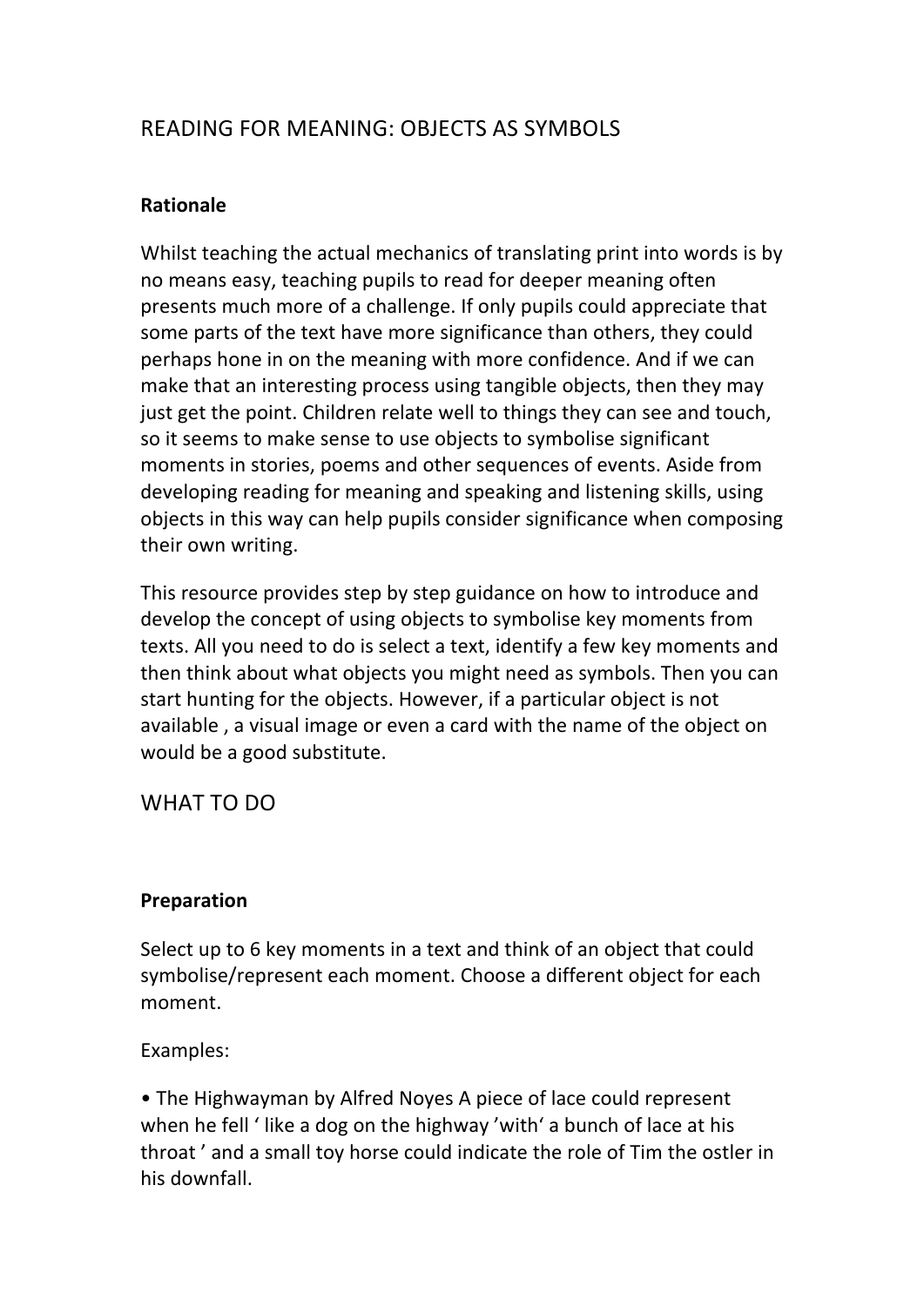• Red Snow by Larraine S Harrison A toy cat to represent the wild cat that is central to the story and red and white ribbons to represent the symbolism linked to mental health.

• Pumpkin Soup by Helen Cooper A wooden spoon would draw attention to the plight of the duck and a twig or a leaf would represent the woods where he was feared to have been lost.

## **Introducing the objects**

• Before introducing pupils to the text, put the objects on display in a line. With younger pupils, or lower attainers it may be useful to number the objects and/or arrange them in the order in which they are likely to occur in the text. 

• Then ask the pupils to consider the obiects as clues, giving information about important things in the forthcoming text. Invite pupils to use the objects to speculate on what sort of text it might be and what important things might happen i.e. what the objects might signify/symbolise.

### **Development**

• Leave the objects on display as you read the text with the class, but before reading the text, explain that you will stop at appropriate points to allow the pupils time to think about and discuss what each object symbolises. This ensures pupils do not interrupt the reading by continually calling out their ideas.

Optional versions for group work

# **Which is which?**

• Collect objects that signify key moments from 2 different texts and place them in a box or bag with copies of the two texts. You can use copies of longer texts/short novels if the pupils have already read them.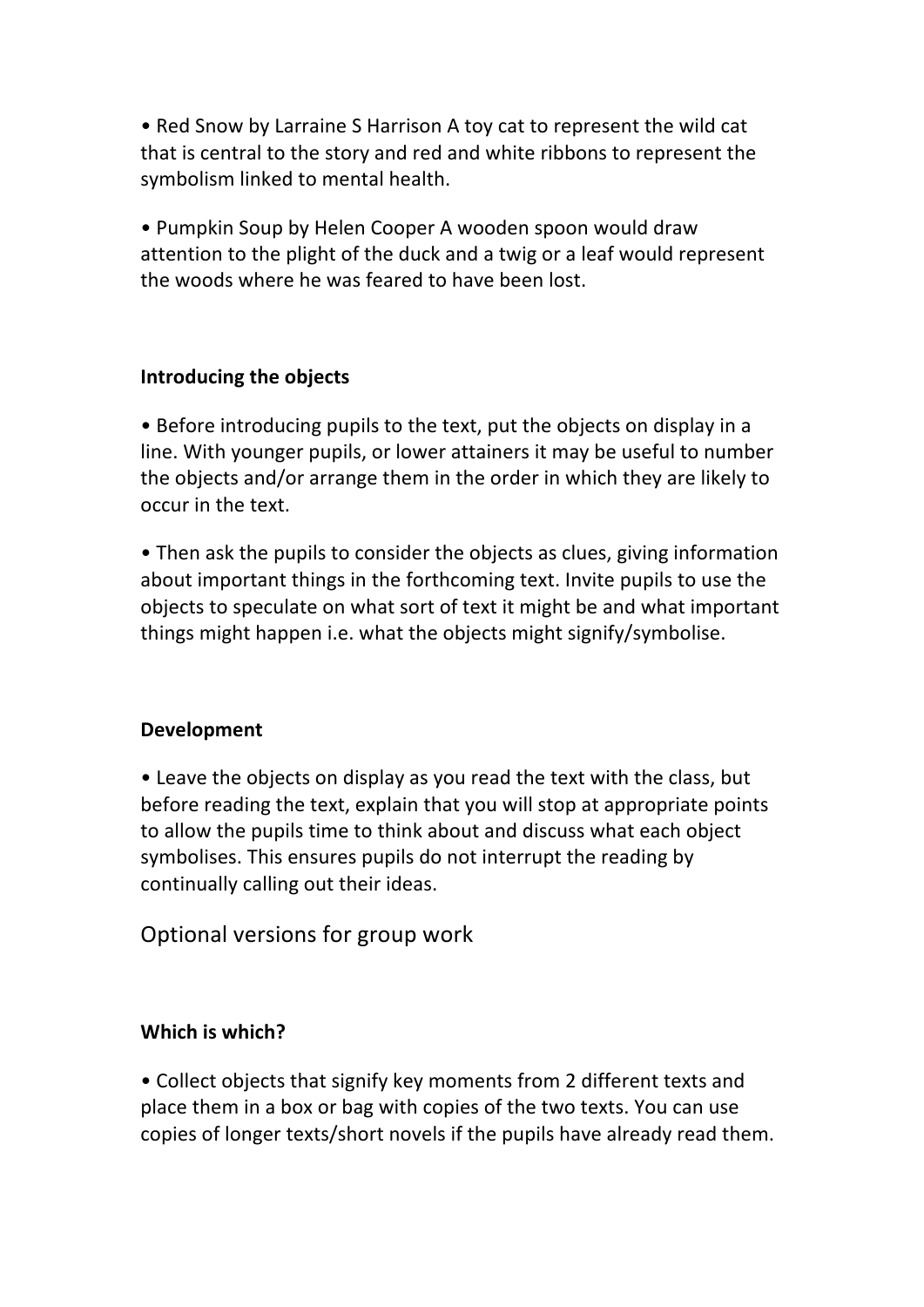• Ask pupils to work in pairs or threes to work out which objects go with which texts and why. The speculations can be recorded in written form, or presented as verbal feedback in a small guided reading group.

• Alternatively, or additionally, you can place a rogue object in with the others, to see if the pupils can identify which object is not intended as a symbol. 

## **Text boxes**

- Collect shoe boxes and designate a different text to each box.
- Select 6 small objects to represent key moments for each text and place the objects in the appropriate boxes.
- Give pairs of pupils a box each and ask them to speculate on what moments or features of the text the objects are meant to represent.
- They should record their speculations in writing or present them verbally as part of oral feedback in a supervised group situation.
- Pupils may like to make up their own boxes for homework, using objects from home or make text bags or envelopes using pictures of objects taken from magazines/catalogues. The envelopes can also be decorated with symbolic images if appropriate.

### **What objects will you choose and why?**

• Organise pupils into pairs or threes and give them a short text and some small cards.

- Ask them to think of 2 4 objects that will represent key moments or aspects of the text. They can draw a picture or write the name of each object on the small cards (one object per card).
- Pairs can record the reasons for their choices in writing and/or feedback to the group.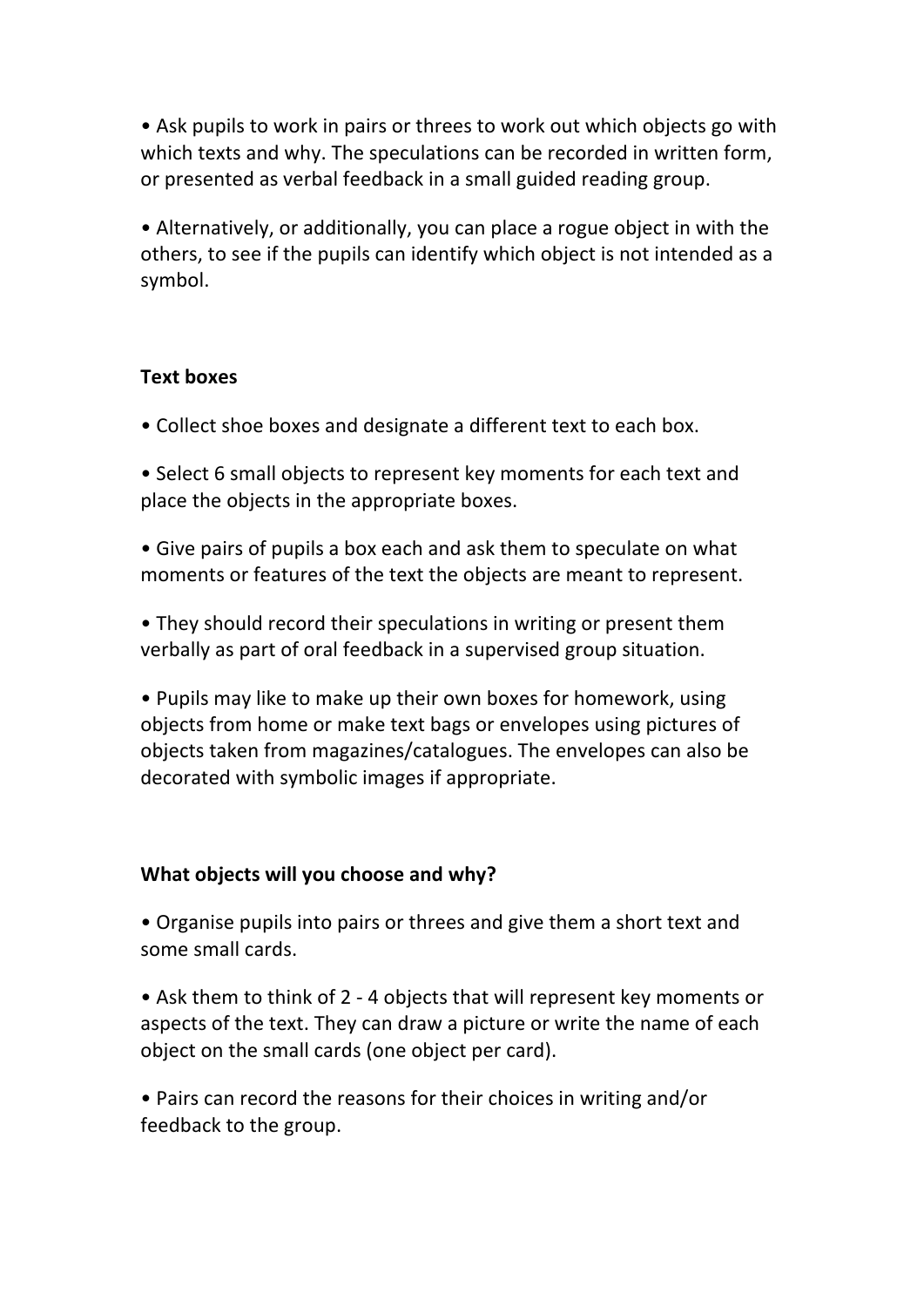Examples of objects/items linked to texts

## Key Stage 1: Wish You Were Here by Martina Selway (Red Fox)

• Unwritten postcard – signifying Rosie writing home about her camping holiday. 

• Biscuit wrapper – signifying the first moment Rosie feels positive about the holiday when another child offers her a biscuit.

• A plastic spatula (and/or toy frying pan and fried egg) – signifying how Rosie struggles to help make the breakfast but then learns how to do it well. 

• A piece of thick rope – signifying Rosie's attempts to cross the river on a swinging rope as a sign of her growing confidence.

# Key Stage 2: Goodnight Mr Tom by Michelle Magorian (Puffin)

• A paintbrush or a pencil to symbolise Willie's talent as an artist.

• A pink baby's dummy to symbolise the incident with Willie's baby sister. 

• A luggage label to symbolise the evacuees.

• A plastic letter Z or a card with Z written on to represent his relationship with Zach.

• A picture of a bicycle to symbolise the moment Willie came to terms with Zach's death.

### Key Stage 2: Red Snow by Larraine S Harrison (troubador.co.uk)